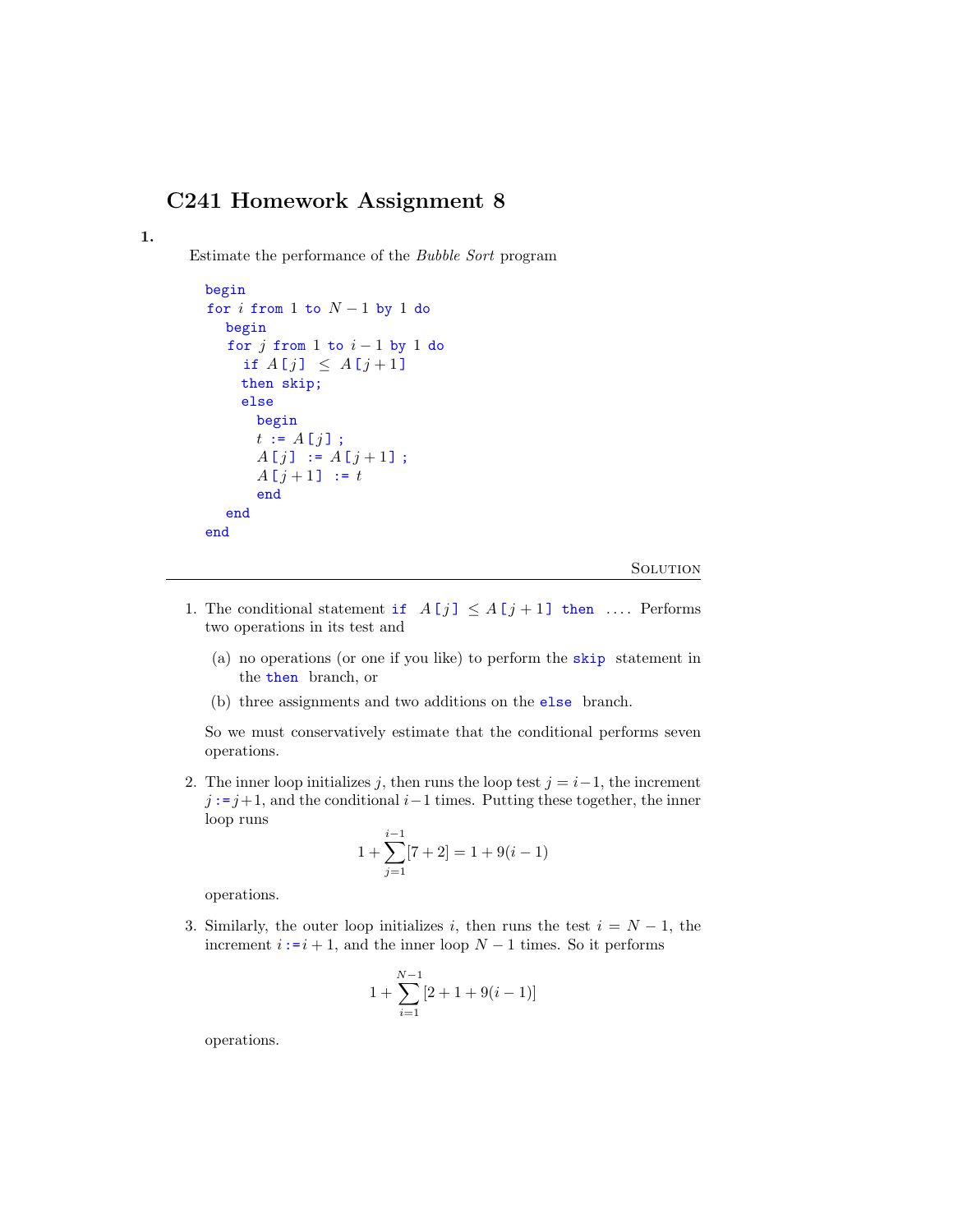Simplifying,

$$
1 + \sum_{i=1}^{N-1} [2 + 1 + 9(i - 1)] = 1 + \sum_{i=1}^{N-1} [3 + 9i - 9]
$$
 (arithmetic)  
\n
$$
= 1 + \sum_{i=1}^{N-1} [9i - 6]
$$
 (arithmetic)  
\n
$$
= 1 + 9 \cdot \left[ \sum_{i=1}^{N-1} i \right] - \left[ \sum_{i=1}^{N-1} 6 \right]
$$
 (splitting  $\Sigma$ )  
\n
$$
= 1 + 9 \cdot \left[ \sum_{i=1}^{N-1} i \right] - 6(N - 1)
$$
 ( $\sum_{i=1}^{u} C = C(u - \ell + 1)$ )  
\n
$$
= 1 + 9 \cdot \frac{(N - 1)N}{2} - 6(N - 1)
$$
 ( $\sum_{i=1}^{m} i = \frac{m(m+1)}{2}$ )  
\n
$$
= 9 \cdot \frac{N^2 - N}{2} - 6N + 7
$$
 (simplifying, combining like terms)  
\n
$$
= \frac{18N^2 - 30N + 14}{2}
$$
 (adding fractions)  
\n
$$
= 9N^2 - 15N + 7
$$
 (reducing to lowest terms)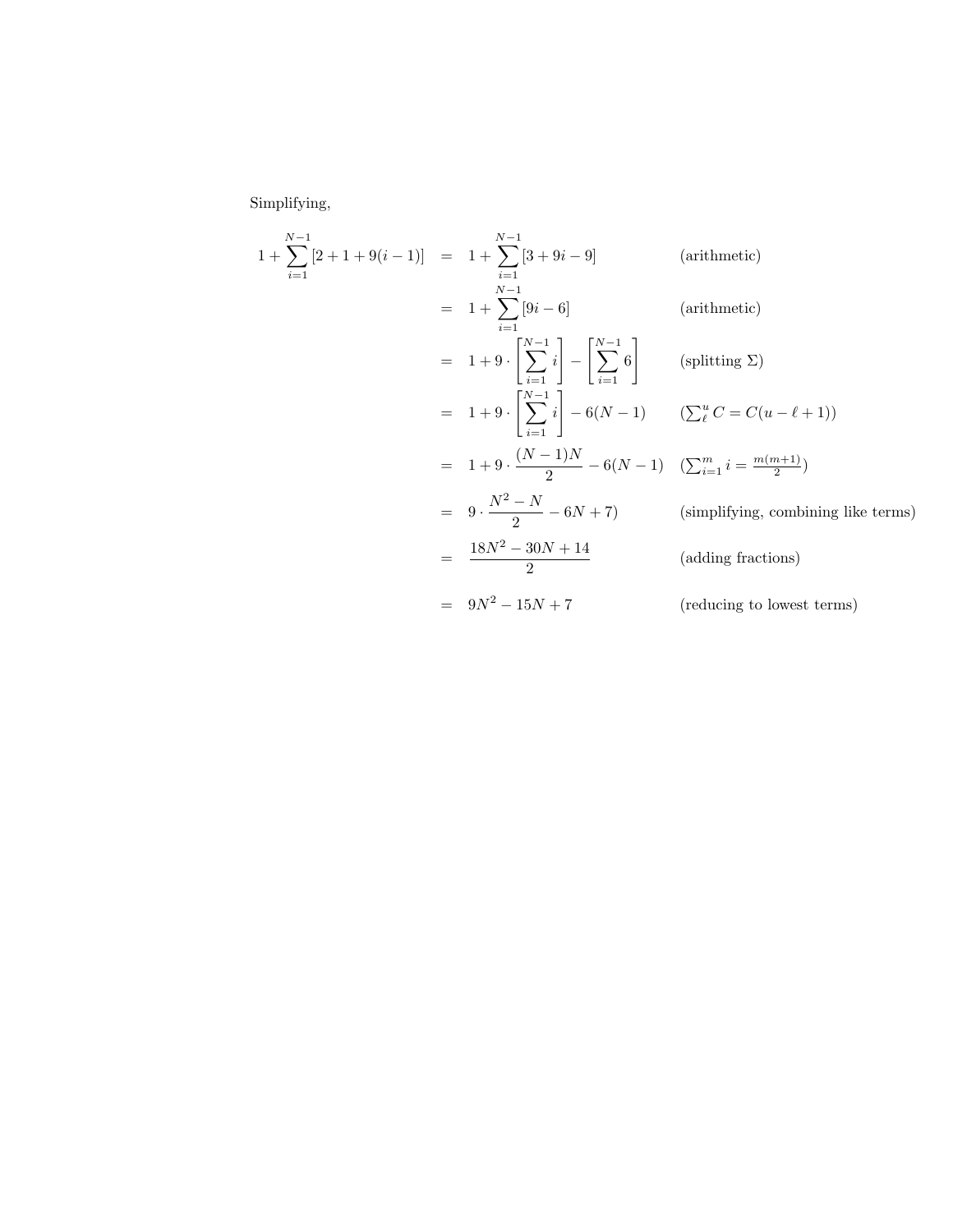## 2. Define two functions, f and g, for which  $f \notin O(g)$  and  $g \notin O(f)$ .

**SOLUTION** 

We need only define two function which never dominate each other. For example, define

$$
f(n) = \begin{cases} 0 & \text{if } n \text{ is even} \\ n & \text{if } n \text{ is odd} \end{cases} \qquad g(n) = \begin{cases} n & \text{if } n \text{ is odd} \\ 0 & \text{if } n \text{ is even} \end{cases}
$$

There are no N and C such that, for all  $n \ge N$ ,  $g(n) \le C \cdot f(n)$  or  $f(n) \le C \cdot g(n)$ .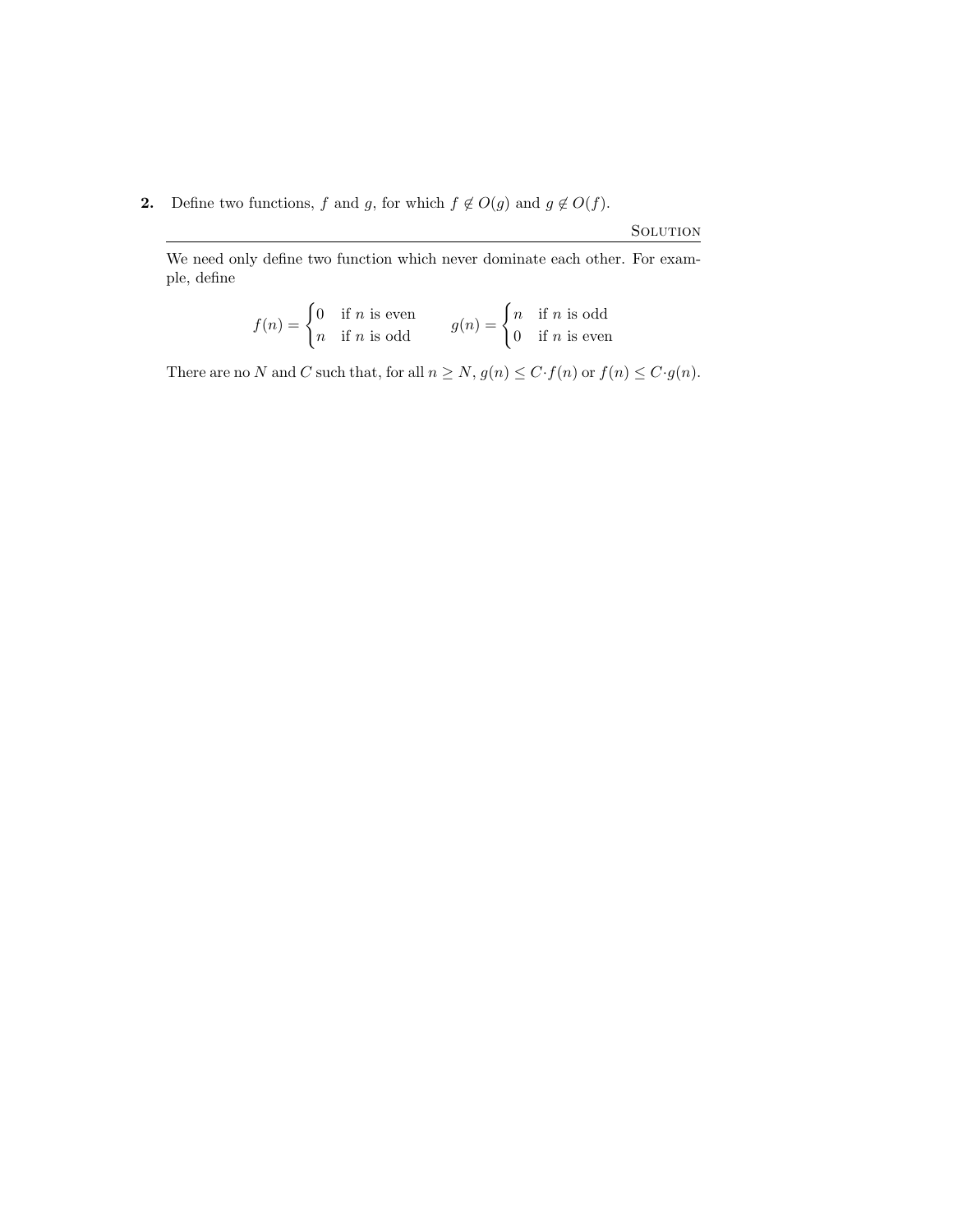**3.** Prove: If  $f_1 \in O(g_1)$  and  $f_2 \in O(g_2)$  then  $f_1(n) \times f_2(n) \in O(g_1(n) \times g_2(n))$ 

Solution

PROOF. Since  $f_1(n) \in O(g_1(n))$  and  $f_2(n) \in O(g_2(n))$ , by Definition 6.10rder Notation and Order Arithmeticdefinition.6.1,

- (a) there exist  $N_1$  and  $C_1$  such that for all  $n \ge N_1$ ,  $f(n) \le C_1 \cdot g_1(n)$ .
- (b) there exist  $N_2$  and  $C_2$  such that for all  $m \ge N_2$ ,  $f(m) \le C_2 \cdot g_2(m)$ .

Let N be the larger of  $N_1$  and  $N_2$ , and let C be the larger of  $C_1$  and  $C_2$ . Now for any  $n \geq N$ ,

- 1.  $f_1(n) \leq C \cdot g_1(n)$  by (a) and because  $n \geq N \geq N_1$  and  $C \geq C_1$ .
- 2.  $f_2(n) \leq C \cdot g_2(n)$  by (b) and because  $n \geq N \geq N_2$  and  $C \geq C_2$ .

Since these numbers are all positive, we can muliply the inequalities to get

$$
f_1(n) \cdot f_2(n) \le (C \cdot g_1(n)) \cdot (C \cdot g_2(n)) = C^2 \cdot (g_1(n) \cdot g_2(n))
$$

By Definition 6.1Order Notation and Order Arithmetic<br>definition.6.1,  $f_1(n)$  ·  $f_2(n) \in O(g_1(n) \cdot g_2(n))$  with witnesses N and  $C^2$ .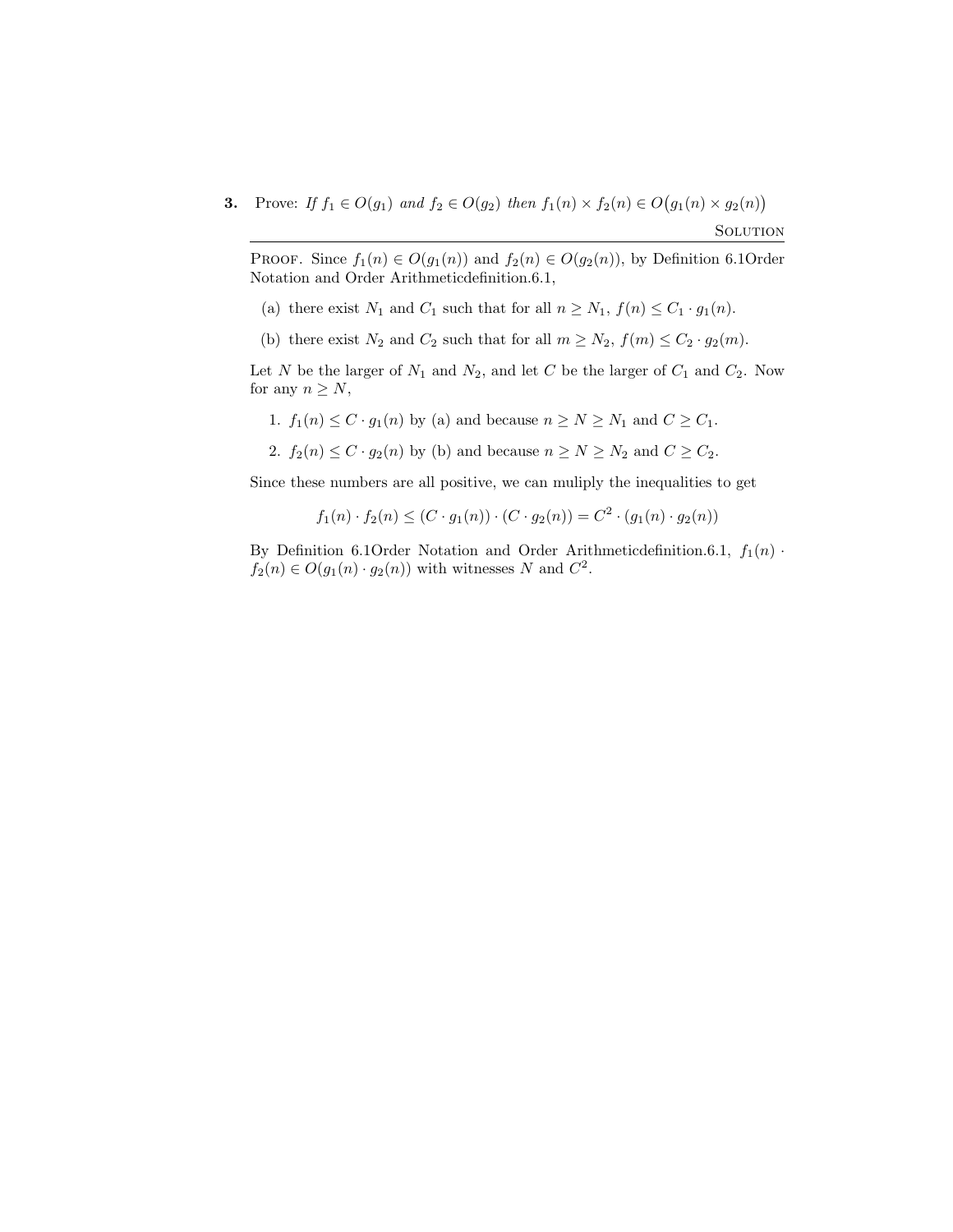### 4. Is  $2^n \in O(n!)$  or is  $n! \in O(2^n)$ ?

### **SOLUTION**

Let's try a few values. The table below was generated by a Scheme program.

| $\it n$        | n!             | $2^n$          |
|----------------|----------------|----------------|
| 0              | 1              | 1              |
| 1              | 1              | $\overline{2}$ |
| $\overline{2}$ | $\overline{2}$ | $\overline{4}$ |
| 3              | 6              | 8              |
| 4              | 24             | 16             |
| 5              | 120            | 32             |
| 6              | 720            | 64             |
| 7              | 5040           | 128            |
| 8              | 40320          | 256            |
| 9              | 362880         | 512            |
| 10             | 3628800        | 1024           |

Evidently  $2^n \in O(n!)$  with witnesses  $N = 4$  and  $C = 1$ . We can prove this by induction:

**Proposition.** For all  $n \geq 4$ ,  $n! \geq 2^n$ .

PROOF The proof is by induction with  $H[k] \equiv k \ge 4 \Rightarrow k! \ge 2^k$ .

BASE CASE. The base case, for  $k = 4$  is shown in the table above.

INDUCTION STEP. Assume  $k! \geq 2^k$ . Then

$$
(k+1)! = (k+1) \cdot k! \quad \text{(expanding } (k+1)!)
$$
\n
$$
\geq 2^{k} \cdot (k+1) \quad \text{(I.H.)}
$$
\n
$$
\geq 2^{k} \cdot 2 \qquad (2 < 4 \leq k)
$$
\n
$$
= 2^{k+1}
$$

This completes the induction step.  $\hfill \square$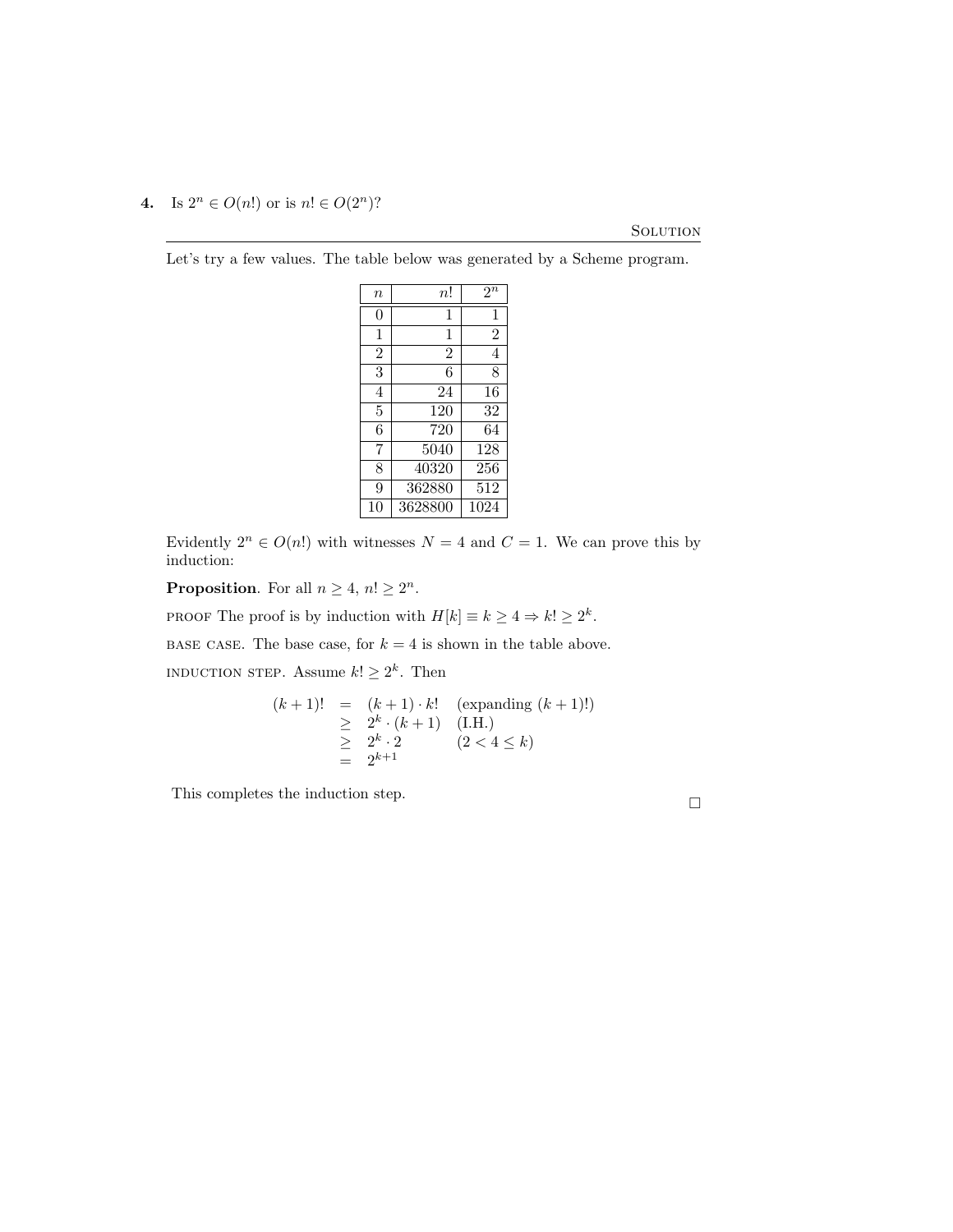5. Prove: If  $f(n) \in O(h(n))$  and  $g(n) \in O(h(n))$  then  $f(n) + g(n) \in O(h(n))$ .

If  $f(n) \in O(h(n))$  then there exist witnesses  $N_f$  and  $C_f$  such that

For all 
$$
n \ge N_f
$$
,  $f(n) \le C_f \cdot h(n)$ 

And if  $g(n) \in O(h(n))$  then there exist witnesses  $N_g$  and  $C_g$  such that

For all 
$$
n \ge N_g
$$
,  $g(n) \le C_g \cdot h(n)$ 

Let  $N = \max(N_f, N_g)$  and  $C = \max(C_f, C_g)$ . Then if  $n \ge N$ ,

$$
f(n) + g(n) \leq C_f \cdot h(n) + g(n) \qquad (f \in O(g) \text{ with witnesses } N_f, C_f)
$$
  
\n
$$
\leq C_f \cdot h(n) + C_g \cdot h(n) \qquad (g \in O(g) \text{ with witnesses } N_g, C_g)
$$
  
\n
$$
\leq C \cdot h(n) + C \cdot h(n) \qquad (C = \max(C_f, C_g))
$$
  
\n
$$
= 2C \cdot h(n)
$$

Thus  $f + g \in O(h)$  with witnesses N and 2C.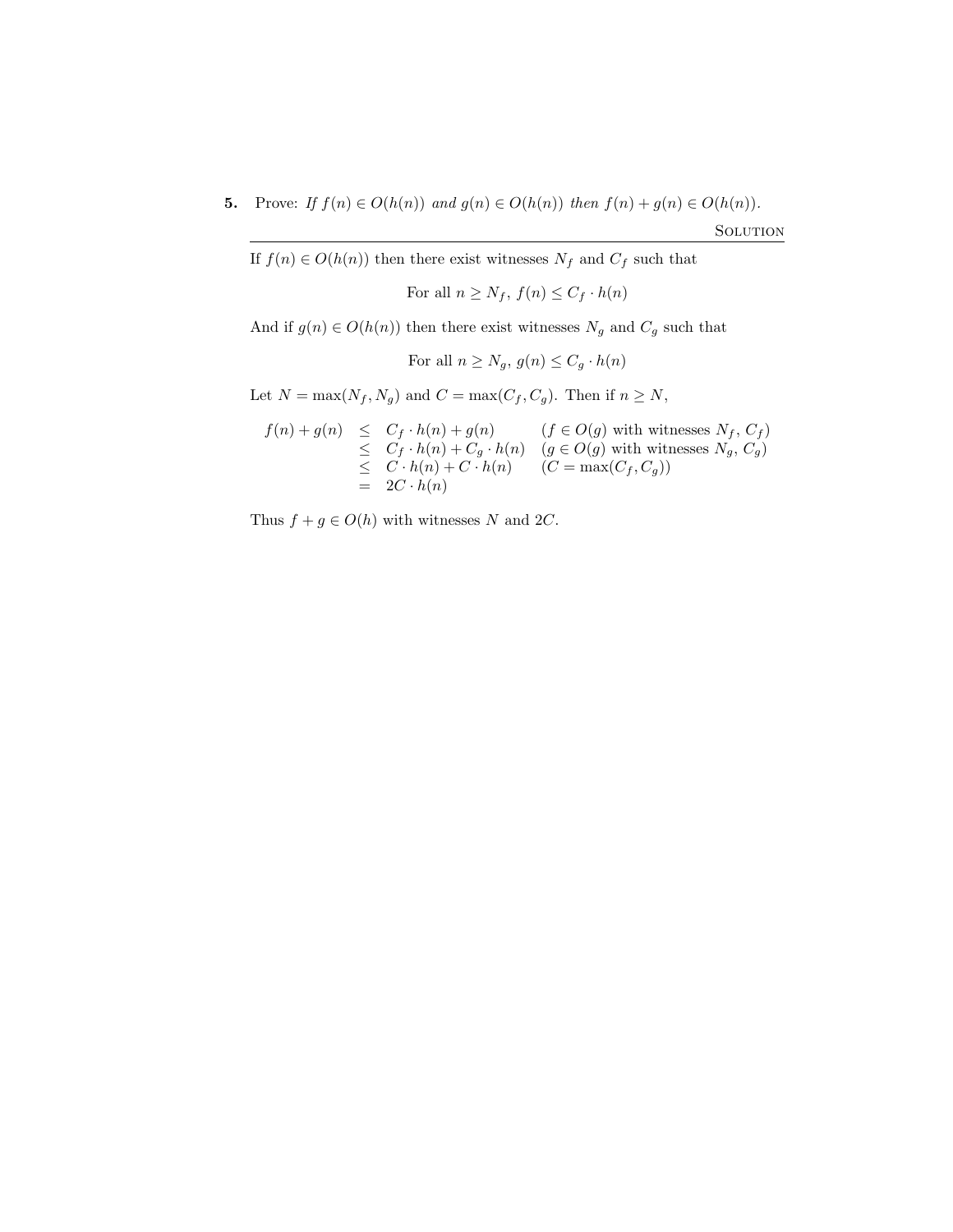6. Consider the program to the right, which computes over values in N. Define the outer loop's invariant assertion  $I_1$  to be:

$$
I_1 \equiv z \cdot x^y = A^B
$$

and the inner loop's invariant assertion  $I_2$ to be:

$$
I_2 \equiv z \cdot x^y = A^B \wedge y \neq 0
$$

Since  $z$  is initialized to 1,  $I_1$  is true when the program first reaches the outer loop; and since  $I_2 \equiv I_1 \wedge y \neq 0$ ,  $I_2$  holds whenever the inner loop is reached. Assuming that  $I_1$ and  $I_2$  are loop invariants, by the Theorem on Loop Invariants we will have  $I_1 \wedge y = 0$ when the program terminates and hence

$$
z \cdot x^y = z \cdot x^0 = z \cdot 1 = A^B
$$

as desired. So it remains to be proved that  $I_1$  and  $I_2$  are invariants for their respective loops. Prove this.

HINT. Start with the inner loop.

$$
\{x = A \land y = B\}
$$
  
begin  
 $z := 1$ ;  
while  $y \neq 0$  do  $\{I_1\}$   
begin  
weight  
while *even*? $(y)$  do  $\{I_2\}$   
begin  
 $y := y/2$   
 $x := x * x$   
end;  
 $z := z * x$ ;  
 $y := y - 1$   
end  
end  
 $\{z = A^B\}$ 

#### **SOLUTION**

**Proposition 1.**  $I_2$  is an invariant for the inner loop, that is, if the body of the inner loop is executed with  $I_2 \wedge even?$  (y) then  $I_2$  will again be true afterward.

PROOF Suppose that  $z \cdot x^y = A^B$ , and  $y \neq 0$  is an even number. The body of the inner loop computes new values  $x'$  and  $y'$  for the variables:

$$
\begin{array}{rcl}\nx' & = & x \cdot x \\
y' & = & \frac{y}{2} \\
z' & = & z\n\end{array}
$$

Since  $y \neq 0$  and y is even,  $y = 2k$  for some k and  $\frac{y}{2} = k$  is still in N. We want to show that  $z' \cdot x'^{y'} = A^B$  and  $y' \neq 0$ . Thus,

$$
z' \cdot \overline{x'^{y'}} = z \cdot (x^2)^{\frac{2k}{2}}
$$
 (equations above)  
\n
$$
= z \cdot (x^2)^k
$$
 (algebraic simplification)  
\n
$$
= z \cdot x^{2k}
$$
 (multiplying exponents)  
\n
$$
= z \cdot x^y
$$
 (since  $y = 2k$  for some  $k$   
\n
$$
= A^B
$$
 (I<sub>2</sub> is assumed)

as desired.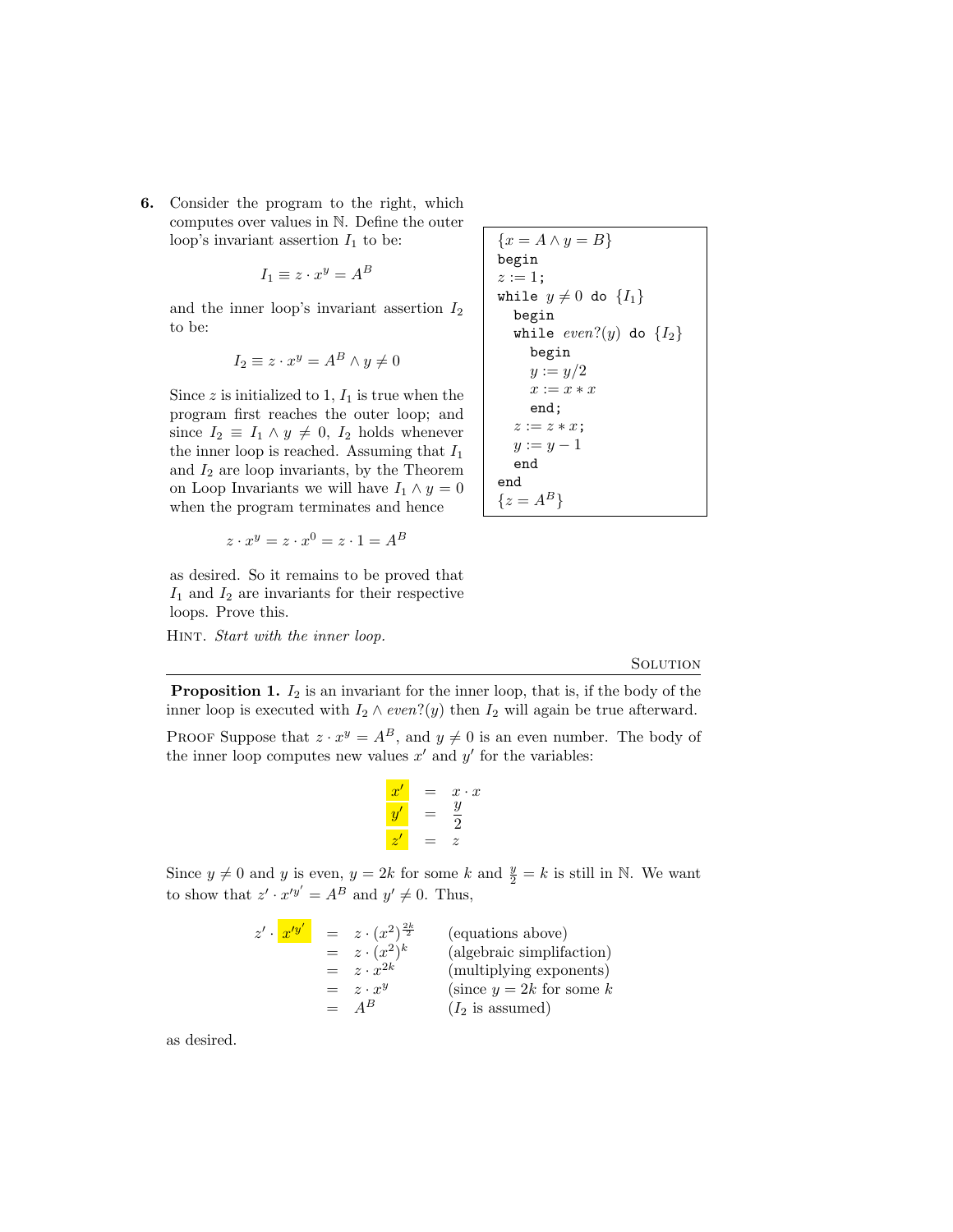**Proposition 2.**  $I_1$  is an invariant for the outer loop, that is, if the body of the loop is executed with  $I_1 \wedge y \neq 0$ , then  $I_1$  will again be true afterward.

PROOF Suppose that  $z \cdot x^y = A^B$  and  $y \neq 0$ . Then the inner loop exectutes and, by the Theorem on Loop Invariants, at the point where the inner loop terminates.

- 1. y is an odd number (even?(y) is  $false$ ), hence it also remains the case the  $y \neq 0.$
- 2.  $I_2$  is true, that is  $x^y = A^B$  and  $y \neq 0$

The remainder of the outer loop body computes values

 $z' = z \cdot x$  $y' = y - 1$  (since  $y \neq 0, y' \in \mathbb{N}$ )  $x' = x$  (x's value has not changed)

We need to show that  $I_1$  is true, that is,  $z' \cdot x'^{y'} = A^B$ :

$$
z' \cdot \left(\frac{x'}{)}^{(y')} = z' \cdot x \frac{(y')}{y} \qquad (x' = x)
$$
  
\n
$$
= \frac{z'}{x} \cdot x^{(y-1)} \qquad (y' = y - 1)
$$
  
\n
$$
= (z \cdot x) \cdot (x)^{(y-1)} \qquad (z' = z \cdot x)
$$
  
\n
$$
= z \cdot [x \cdot (x)^{(y-1)}] \qquad \text{(associativity)}
$$
  
\n
$$
= z \cdot x^y \qquad (x \cdot x^{y-1} = x^y)
$$
  
\n
$$
= A^B \qquad \text{(assumption)}
$$

as needed.